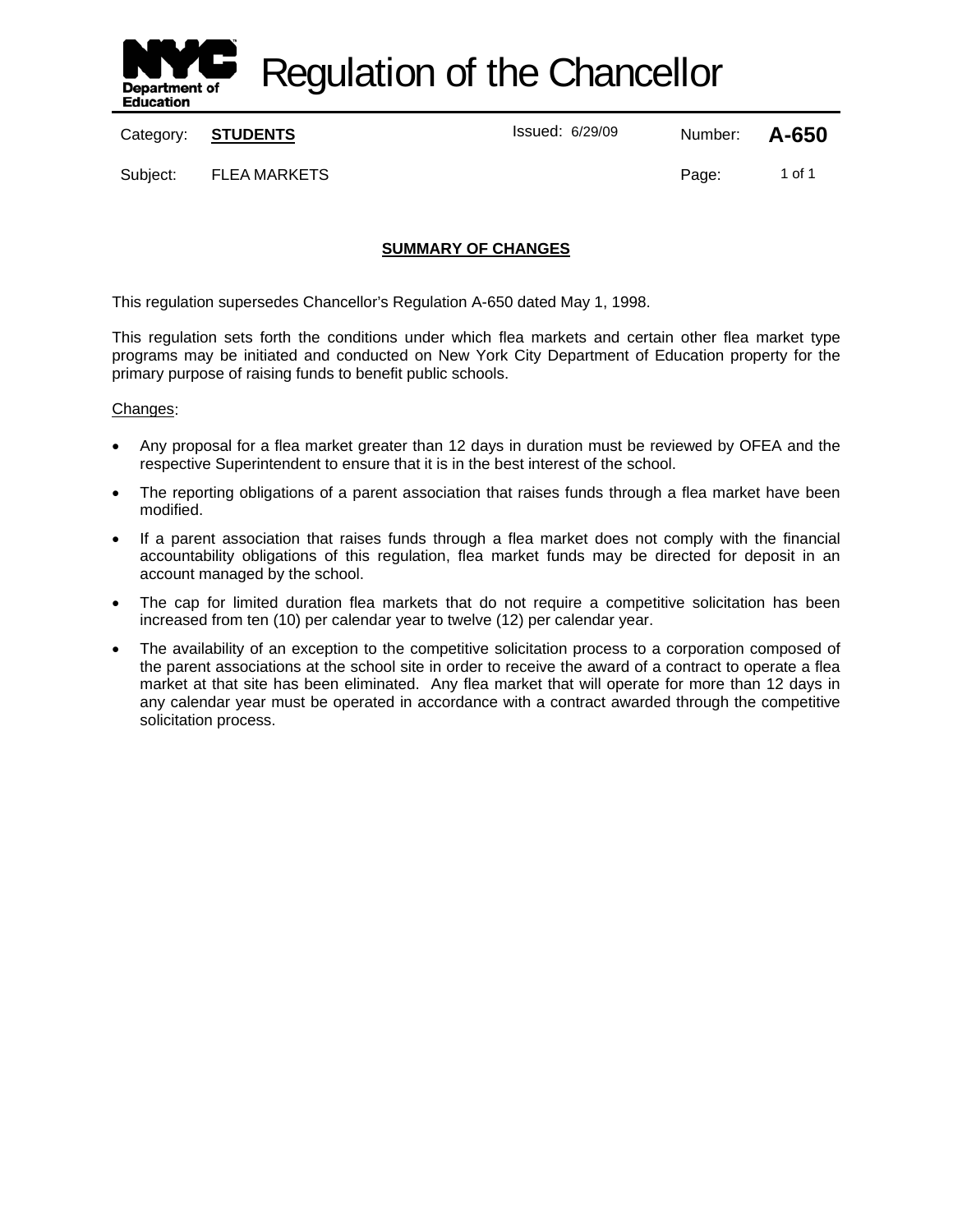### **ABSTRACT**

The purpose of this regulation is to expand opportunities for public schools to augment their funding. The regulation sets forth the conditions under which flea markets and City markets may be initiated and conducted on New York City Department of Education ("DOE") property for the primary purpose of raising funds to benefit public schools. This regulation applies only to flea markets and City market programs as defined herein. All other school fundraising activities will continue to be governed by applicable Chancellor's Regulations.

#### **I. INTRODUCTION**

- A. The purpose of the regulation is to clearly define the process by which Sponsoring Parent Associations may operate or contract to operate flea markets.
- B. The use of DOE property for the purpose of conducting a flea market or City market program will be prohibited unless the flea market or City market program is initiated and conducted in accordance with the applicable provisions of this regulation.
- C. The benefits to private entities, including vendors and flea market operators, conducting flea markets of any duration or any City market programs, must be incidental to the benefit received by New York City public school(s) from such flea markets or City market programs, or the DOE will not issue a permit for the use of the property.
- D. Initially, and prior to any contract renewal period, the Sponsoring Parent Association must provide a proposal to the central division of the DOE's Office for Family Engagement and Advocacy ("OFEA") for approval to conduct a flea market greater than 12 days in duration to ensure that it is in the best interest of the school.

#### **II. DEFINITION OF TERMS**

A. Flea Markets

The term "flea market" is defined as a commercial venture, conducted on DOE property during non-school hours, involving the sale of goods and/or services by private vendors, where the fees charged to the vendors for use of DOE property and/or a portion of the proceeds from vendor sales are given to the Sponsoring Parent Association for donation to New York City public school(s).

B. City Markets

Commercial ventures which fall within the definition of "flea market" above, but which also provide additional societal benefits and are operated by agencies established pursuant to a Mayoral Executive Order (such as the greenmarkets operated by the Council on the Environment of New York City), will hereinafter collectively be referred to as "City market programs".

C. Sponsoring Parent Association

The term "Sponsoring Parent Association" means one or more parent associations as set forth in Chancellor's Regulation A-660, that intend to raise funds for the benefit of New York City Public Schools by: 1) operating a flea market or City market program on DOE property; or 2) contracting with a private vendor to operate a flea market on DOE property. This term has no legal or other application outside this regulation.

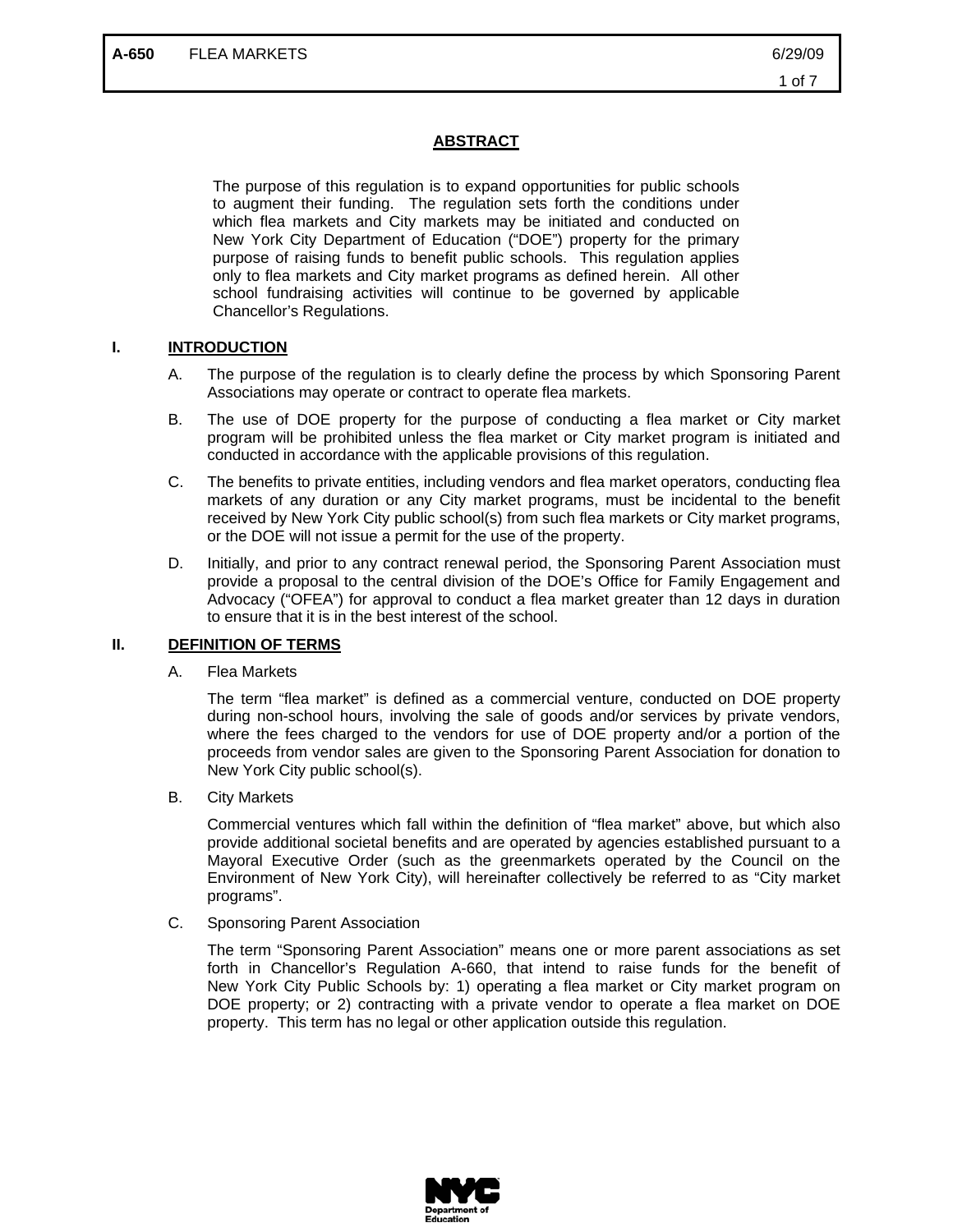## **III. PROCEDURES FOR THE OPERATION OF FLEA MARKETS OF ONE TO TWELVE DAYS' DURATION**

- A. A request to use DOE property for a flea market for a duration of one to twelve (12) days per year must be made according to the following procedures:
	- 1. A Sponsoring Parent Association will not be required to issue a competitive solicitation for these limited duration flea markets.
	- 2. A Sponsoring Parent Association may utilize either parent volunteers or engage the services of a private entity to operate the flea market.
	- 3. The operation of the flea market by a private entity is subject to the execution of a contract which is in substantial conformity with the contract requirements set forth in Section IV of this regulation.
	- 4. A Sponsoring Parent Association must prepare a concise, written statement describing how the funds raised by means of the flea market will be used and submit it for approval to the Principal(s) of the school(s) that will be hosting the flea market and/or sharing in the proceeds. Upon receipt of each Principal's written approval, the Sponsoring Parent Association must submit the request in writing to the appropriate Superintendent and OFEA.
	- 5. The Superintendent or OFEA may require additional documentation in order to determine whether the benefit to the vendor(s)/operator(s) is incidental to the benefit to the New York City Public Schools.
	- 6. All vendors in flea markets must possess the appropriate license and registration.
	- 7. All monies or royalties received by a Sponsoring Parent Association in connection with the flea market must be budgeted and expended in accordance with the policies and procedures set forth in Chancellor's Regulation A-660.

## **IV. OPERATION OF FLEA MARKETS OF GREATER THAN TWELVE DAYS' DURATION THROUGH THE COMPETITIVE SOLICITATION PROCESS/REQUEST FOR PROPOSAL ("RFP")**

- A. A Sponsoring Parent Association that wishes to operate a flea market more than twelve (12) days per year must engage the services of a flea market operator (the "operator") using a competitive solicitation process. The Sponsoring Parent Association must first prepare a concise, written statement describing how the funds raised by means of the flea market will be used and submit it for approval to the Principal(s) of the school(s) that will be hosting the flea market and/or sharing in the funds or royalties. Upon receipt of each Principal's written approval, the Sponsoring Parent Association must submit the request in writing to the appropriate Superintendent and OFEA.
- B. The Superintendent or OFEA may require additional documentation in order to determine whether the benefit to the vendor(s)/operator(s) is incidental to the benefit to the New York City Public Schools.
- C. The Sponsoring Parent Association must prepare an RFP which sets forth the criteria for award.
	- 1. The RFP will specify:
		- a. the flea market operator's responsibilities in the operation of the flea market;
		- b. that proposals must be based either on a flat fee or on a percentage of the operator's gross revenues from the flea market, in which case a proposal will not be considered unless the proposal states the guaranteed minimum amount of dollars that will be given to the Sponsoring Parent Association from those gross revenues;

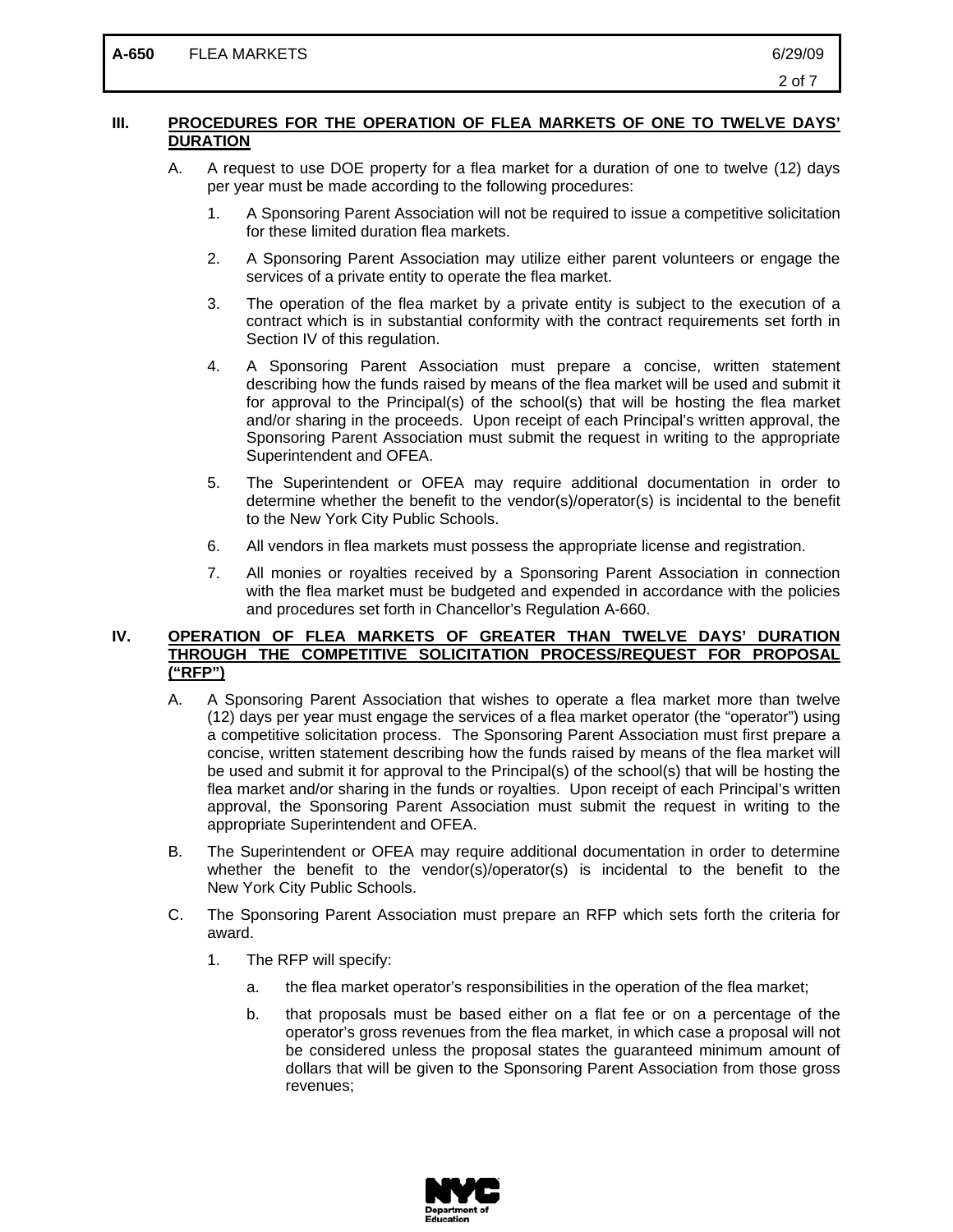- d. that the award of contract will be made by the Sponsoring Parent Association to the qualified bidder whose proposal guarantees to provide the largest definite amount of dollars, as a minimum, to the Sponsoring Parent Association from the flea market, except that the award may be made by the Sponsoring Parent Association to another qualified bidder based upon additional criteria specified in the RFP. The Sponsoring Parent Association must state, in writing, the reason(s) for making an award based upon such other criteria.
- D. The DOE's Division of Contracts and Purchasing advertises the RFP in the City Record for ten (10) days.
- E. The DOE's Division of Contracts and Purchasing opens the sealed proposals on a designated proposal opening date.
- F. The Sponsoring Parent Association evaluates the proposals and makes a recommendation to OFEA for an award of contract.
- G. OFEA approves the award of the contract and forwards a Request For Authorization ("RA") to the Chancellor or his/her designee for approval. The RA must specify:
	- 1. the number of proposals received by the Sponsoring Parent Association; and
	- 2. if applicable, the reason for making an award to a bidder other than the qualified bidder guaranteeing the largest definite amount of dollars.
- H. Where a Sponsoring Parent Association has awarded a contract in accordance with the procedures outlined above and where such award has been adopted by the DOE, the Sponsoring Parent Association must enter into a standard agreement provided by the DOE's Office of Legal Services upon request of the Sponsoring Parent Association. The Sponsoring Parent Association's request to the Office of Legal Services must be accompanied by a copy of the RA approving an award of a contract. Execution of the standard agreement is a prerequisite to engaging an operator to conduct a flea market on DOE property.
- I. The term of contracts with operators of flea markets shall be two (2) years, with two (2), one (1) year renewable extensions. Said extensions are exercised solely at the discretion of the Sponsoring Parent Association. All contracts between Sponsoring Parent Associations and operators of flea markets will contain a provision allowing the Sponsoring Parent Association to cancel the contract upon 90 days notice to the operator or earlier, for cause.
- J. Where feasible, the contract period for the start and end of a flea market shall coincide with the DOE's fiscal year. It is understood that a flea market may start mid-year; however, the contract must terminate on June 30<sup>th</sup>.
- K. The operator's responsibilities include the following:
	- 1. Payment to the Sponsoring Parent Association in accordance with the contract specifications;
	- 2. Maintenance of books and records and all supporting documentation evidencing all revenue received from and expenditures made on behalf of the flea market. If expenditures benefit the operator's enterprises in addition to the flea market, total costs must be documented and made available to the sponsoring Parents Association and DOE, and the methodology for allocating costs must be disclosed;
	- 3. Submission upon demand of all records pertaining to the flea market operation to the Sponsoring Parents Association or DOE;
	- 4. Management and administration of all aspects of the flea market;

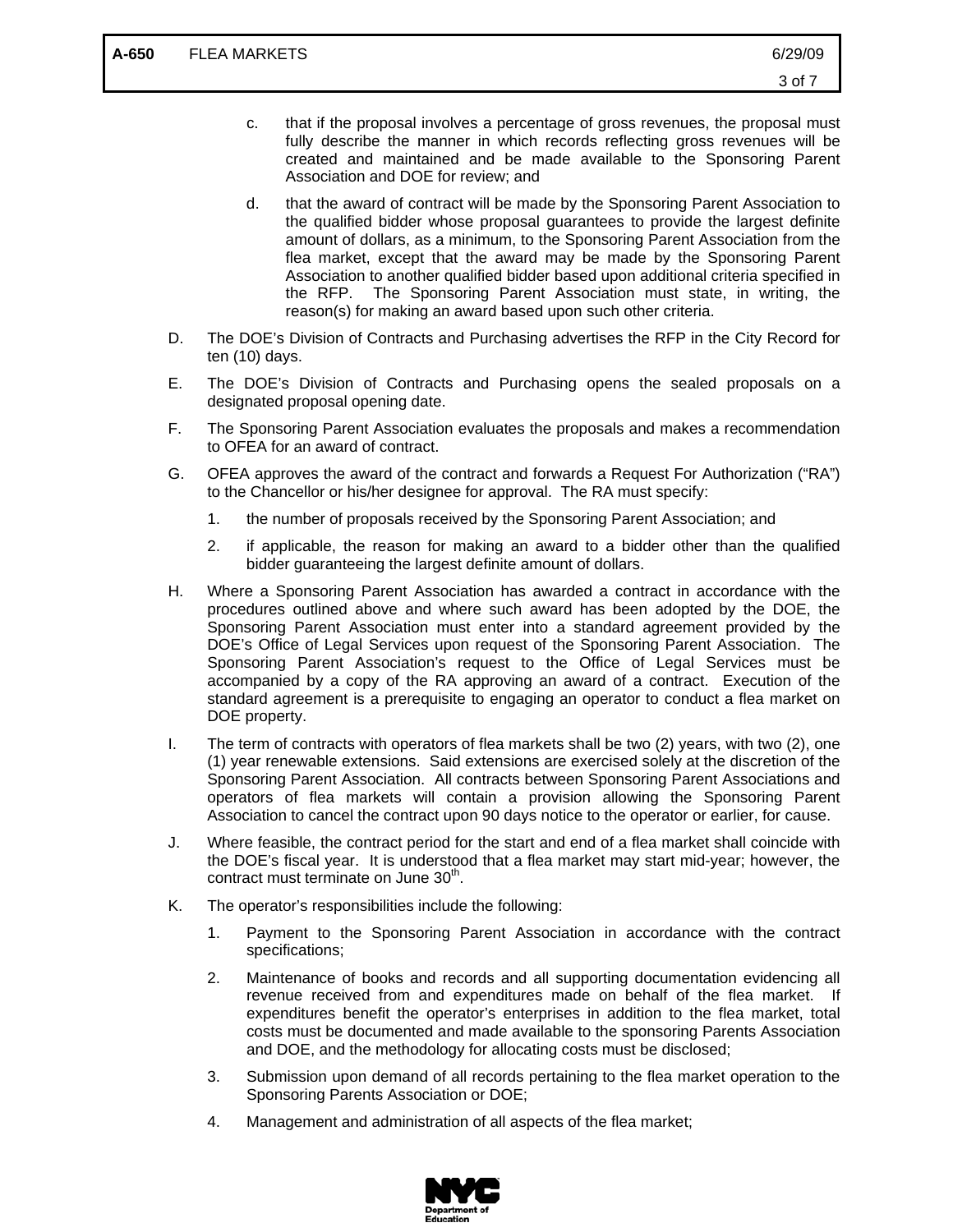- 5. Obtaining and maintaining sufficient comprehensive liability insurance naming the Sponsoring Parent Association, the New York City Department of Education, and the City of New York as additional insured parties. Such insurance coverage must be obtained from an insurance company licensed by the New York State Insurance Department. The amount of insurance coverage required will be determined by the Division of School Facilities in conjunction with the Sponsoring Parent Association;
- 6. Safety and security for the flea market site;
- 7. Cleanup of the flea market site, as specified by the site custodian;
- 8. Obtaining all applicable permits and paying any related fees, including a promoter's permit from the New York State Department of Taxation and Finance;
- 9. Ensuring that all individual vendors are properly licensed and registered;
- 10. Submission of a security deposit at the signing of the contract equal to one quarter (¼) of the guaranteed annual payment or a performance bond equal to one quarter (¼) of the guaranteed annual payment. In special circumstances, this requirement may be waived upon request. Said security deposit or performance bond shall, in the event of a default by the operator, be deemed liquidated damages;
- 11. Payment of all fees for space;
- 12. Providing a list of vendor names and contact information to the Sponsoring Parent Association on an annual basis;
- 13. All monies or royalties received by a Sponsoring Parent Association in connection with the flea market must be budgeted and expended in conformity with the policies and procedures set forth in the Financial Handbook for Parent Associations and Chancellor's Regulation A-660 and in accordance with the following:
	- preparation of a detailed budget (spending plan) for the current school year. If all estimated flea market proceeds will not be expended during the current school year, the report to parents should include the long-range spending plan; and
	- submission of such budget by the individual parent association to its respective Principal and OFEA for approval; and
	- submission of the approved budget to the parent body at the beginning of each school year.
- L. If any owner, member of the Board of Directors, or full-time employee of a flea market operator that has submitted a proposal in response to the RFP is a near relative of a current or recent student at a school benefiting from the proceeds of the flea market, the parent association(s) involved shall not officially participate in the RFP evaluation committee. Up to three (3) parent representatives, with no more than one representative per participating school, may join RFP evaluation committee discussions and submit questions as non-voting members of the RFP evaluation committee. "Near relative" means parent, spouse, child, brother, sister, aunt, uncle, niece, nephew, grandparent, grandchild, or the spouse or child of any of them. In addition, if a flea market operator is selected through the competitive solicitation process, and Sponsoring Parent Association members had served on the RFP evaluation committee, near relatives of current or recent students at one of the schools benefiting from the flea market may not become owners, members of the Board of Directors, or full-time employees of the selected flea market operator while such entity has a contract to operate the flea market. As used in this paragraph, "recent student" means a student that was in attendance at the school during the RFP selection process but no longer attends the school.

### **V. ACCOUNTABILITY, INTERNAL CONTROLS AND OVERSIGHT OF ALL FLEA MARKET OPERATIONS REGARDLESS OF DURATION OR OPERATIONAL STRUCTURE**

A. Principals of schools whose parent associations are members of a Sponsoring Parent Association must be included in the parent association's discussions and agree to the use of monies or royalties derived from the operation of a flea market.

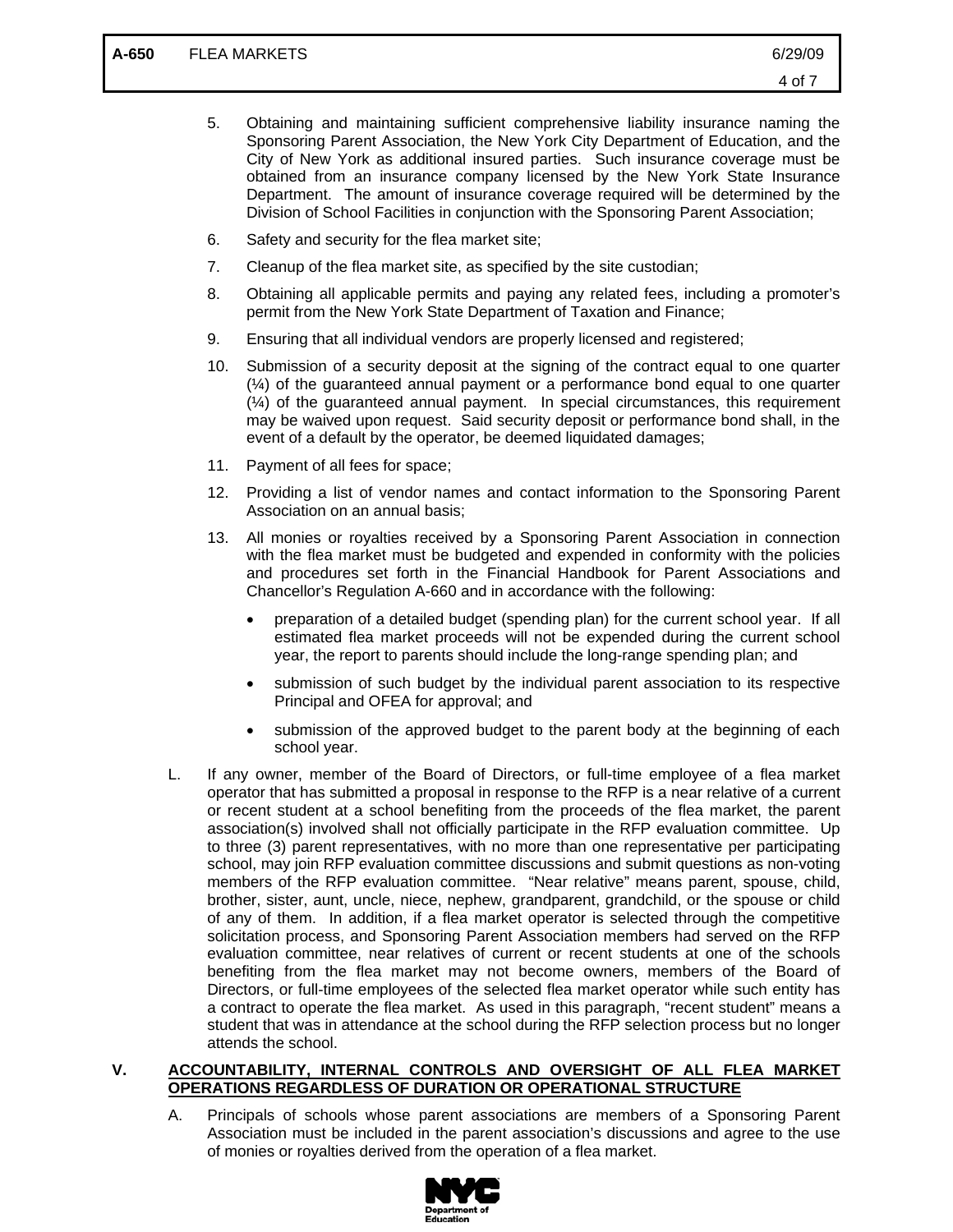- B. For purposes of revenue and expenditure reports, certified audits and reviews, the fiscal year begins July  $1<sup>st</sup>$  and ends June  $30<sup>th</sup>$ . Revenue and expenditures must be reported on an accrual basis.
- C. The operator of the flea market, whether a Sponsoring Parent Association (for flea markets that operate fewer than twelve days annually) or a private entity, must maintain supporting documentation, including original receipts, for all cash receipts and disbursements.
- D. All money paid to a Sponsoring Parent Association from the operation of a flea market must be deposited into a bank account maintained by the Sponsoring Parent Association and separately recorded in the Sponsoring Parent Association's cash receipts ledger and identified on its financial statements. If flea market funds are not accounted for in accordance with this provision, at the discretion of OFEA, such funds will be deposited for maintenance in the school(s) account in accordance with the following:
	- the operator will draft a check payable to the Sponsoring Parent Association;
	- the operator will deliver the check to the Principal;
	- the Sponsoring Parent Association officers authorized to sign checks will endorse the check over to the school account;
	- the funds may be expended only in consultation with the Sponsoring Parent Association and in conformity with the General School Funds Chapter of the Department's Standard Operating Procedures Manual; and
	- the school will make available to the Sponsoring Parent Association copies of related bank records and documents in support of expenditures.
- E. Annual Certified Audit/Financial Statement
	- 1. For all flea markets regardless of duration, the operator and Sponsoring Parent Association must obtain a certified audit of their respective financial records for the fiscal year ending on June  $30<sup>th</sup>$  triennially, unless such requirement is waived by the Office of the Auditor General (OAG) as set forth below. In the intervening years, an independent accountant must perform a review.
	- 2. The requirement for certified audits may be waived by the OAG at its discretion for flea markets whose annual revenue is less than \$100,000. However, if such requirement is waived, a review performed by an independent accountant will be required in place of the certified audit.
	- 3. It is the responsibility of the private operator to submit the reports resulting from a certified audit or review to the Sponsoring Parent Association. The Sponsoring Parent Association has the obligation to obtain the reports and submit them to the Superintendent or designee, the parent body, OAG and OFEA no later than four (4) months after the end of the fiscal year (October 31st). All such reports are subject to audit by the Department.
	- 4. In cases where more than one operator runs the flea market during the reporting period, each must submit a report to cover the period of their operation. The Sponsoring Parent Association must separately identify income from each operator.
	- 5. If required reports are not submitted, OFEA must direct that flea market funds received by the Sponsoring Parent Association be deposited in a separate bank account maintained by the school in conformity with the General School Funds Chapter of the Department's Standard Operating Procedures, following the procedures outlined in Section V.D, above.
	- 6. Quarterly Reports
		- a. Quarterly income and expense reports will not be required for flea markets of twelve (12) or fewer days' duration. However, the income and expenses derived

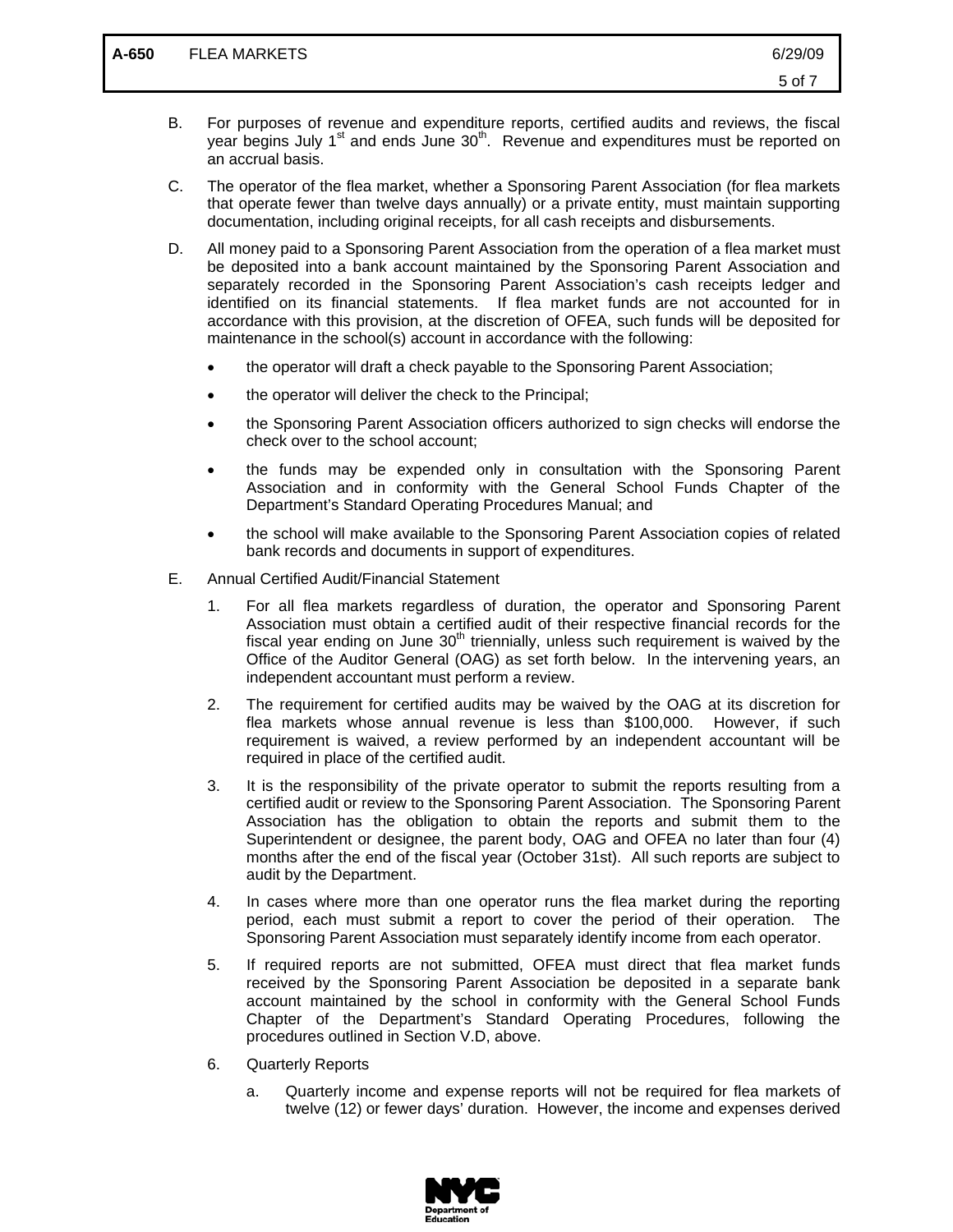from such activities must be identified and reported on interim and annual financial statements of the parent associations that are members of the Sponsoring Parent Association.

- b. For flea markets of more than twelve (12) days' duration, both the Sponsoring Parent Association and the operator must submit quarterly income and expense reports in a written format provided by OFEA. Revenue and expenditures must be reported on an accrual basis. If no business is conducted within the quarter, that status must be reported on the form. These reports must be submitted to OFEA one month after the end of the quarterly period.
- c. In cases where more than one operator runs the flea market during a quarter, each must submit a report to cover the period of their operation. The Sponsoring Parent Association must separately identify income from each operator.
- d. If required quarterly income and expense reports are not submitted, OFEA may direct that flea market funds received by the Sponsoring Parent Association be deposited in a separate bank account maintained by the school in conformity with the General School Funds Chapter of the Department's Standard Operating Procedures, following the procedures outlined in Section V.D above.
- 7**.** Use of Funds

A Sponsoring Parent Association conducting a flea market or City market program on the premises of a community school district school may use the funds raised from the market for the benefit of other public schools under the jurisdiction of the same district. A Sponsoring Parent Association conducting a flea market or City market program on the premises of a public high school may use the funds raised from the market for the benefit of other public high schools in the same borough. A Sponsoring Parent Association conducting a flea market or City Market program on the premises of a public Citywide Special Education school may use the funds raised from the market for the benefit of other public Citywide Special Education schools in the same borough.

### **VI. PROCEDURES FOR TERMINATING PARTICIPATION OF OBJECTIONABLE VENDORS IN FLEA MARKETS OR CITY MARKET PROGRAMS**

- A. A Sponsoring Parent Association has the power and the duty to direct the operator to terminate a vendor's participation in any flea market or City market program, regardless of the market's duration, if the Sponsoring Parent Association determines that the vendor is objectionable because of the behavior or character of the vendor, and/or the nature of the goods and services sold by the vendor.
- B. A Sponsoring Parent Association's directive that an operator shall terminate a vendor's participation in a flea market or City market program shall immediately bar participation of such vendor in that flea market or City market program. However, if the vendor or the goods and services sold by the vendor do not constitute a threat to the safety of persons or property, the Sponsoring Parent Association may allow the vendor to resume participation in the flea market or City market program on the market's next operating day if the objectionable behavior, goods and/or services have been eliminated and the vendor undertakes not to reintroduce those good or services into the flea market or City market program.
- C. A Sponsoring Parent Association's directive terminating a vendor's participation in a flea market or City market program may be appealed by the terminated vendor in accordance with the following procedures:
	- If the flea or City market program in which the vendor participated is located on the premises of the community school district school, Citywide Special Education School or High School, the vendor may appeal first to OFEA;